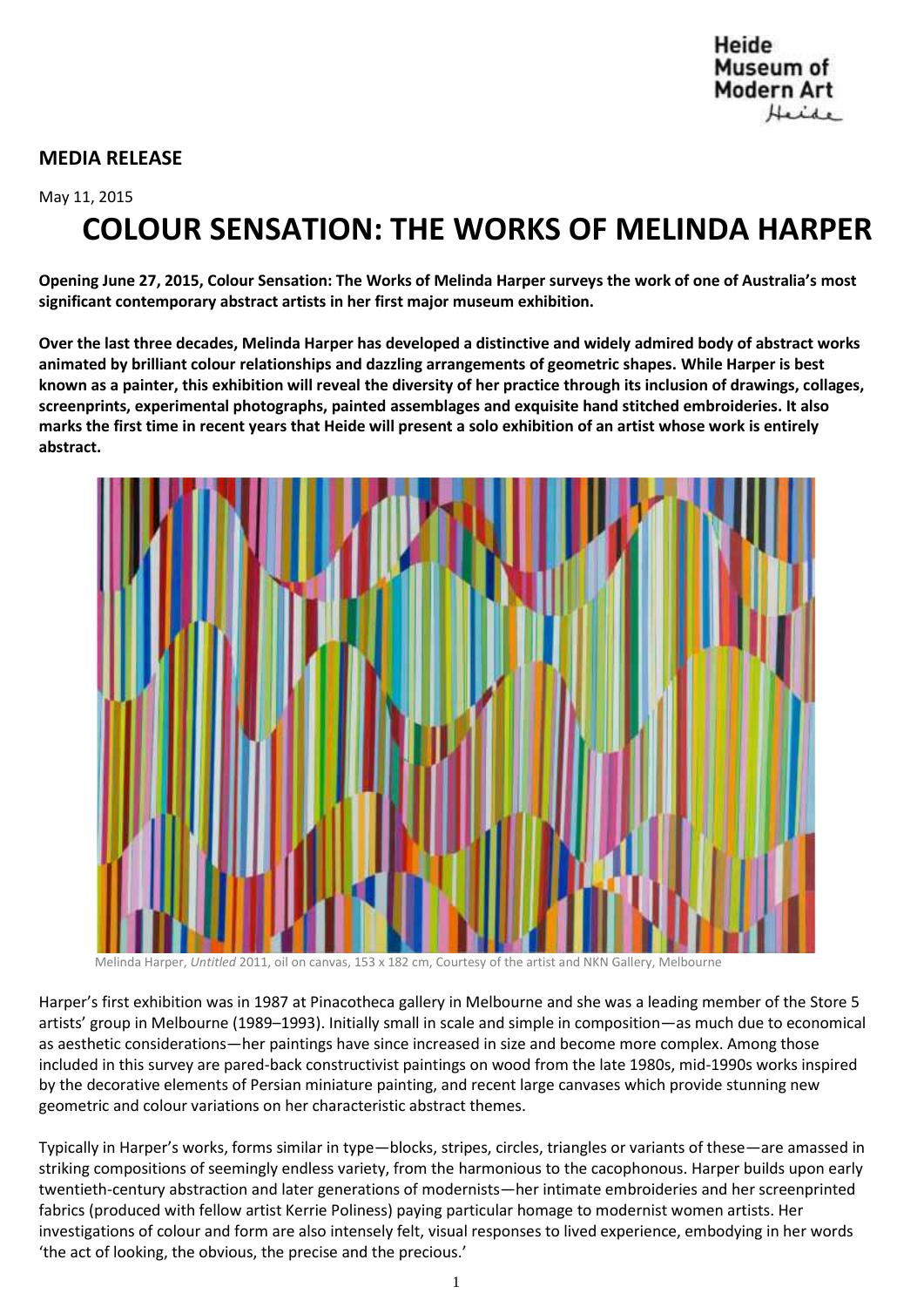# Heide Museum of **Modern Art** Heide

# **MEDIA RELEASE**



Melinda Harper, *Untitled* 2003, oil on canvas, 183 x 152 cm, Heide Museum of Modern Art, Purchased through the Heide Foundation with the assistance of the Heide Foundation Collectors' Group 2008

# **Curator:** Sue Cramer **Heide III, Central Galleries**

*Melinda Harper and Sue Cramer are available for interview. High res images are available upon request.*

**EXHIBITION COLOUR SENSATION: THE WORKS OF MELINDA HARPER Saturday 27 June – Sunday 25 October 2015** *#coloursensation*

## **RELATEDPROGRAMS**

## **ART TALK WITH MELINDA HARPER**

# **Sunday 28 June, 2pm**

Artist Melinda Harper discusses her colourful and optically vibrant abstract works with curator Sue Cramer Focusing on her achievements as a painter, she will also explore the interconnections between different aspects of her practice including drawings, collages, screenprints, decorative assemblages and textile works. **FREE** with admission **Venue** Heide III: Central Galleries